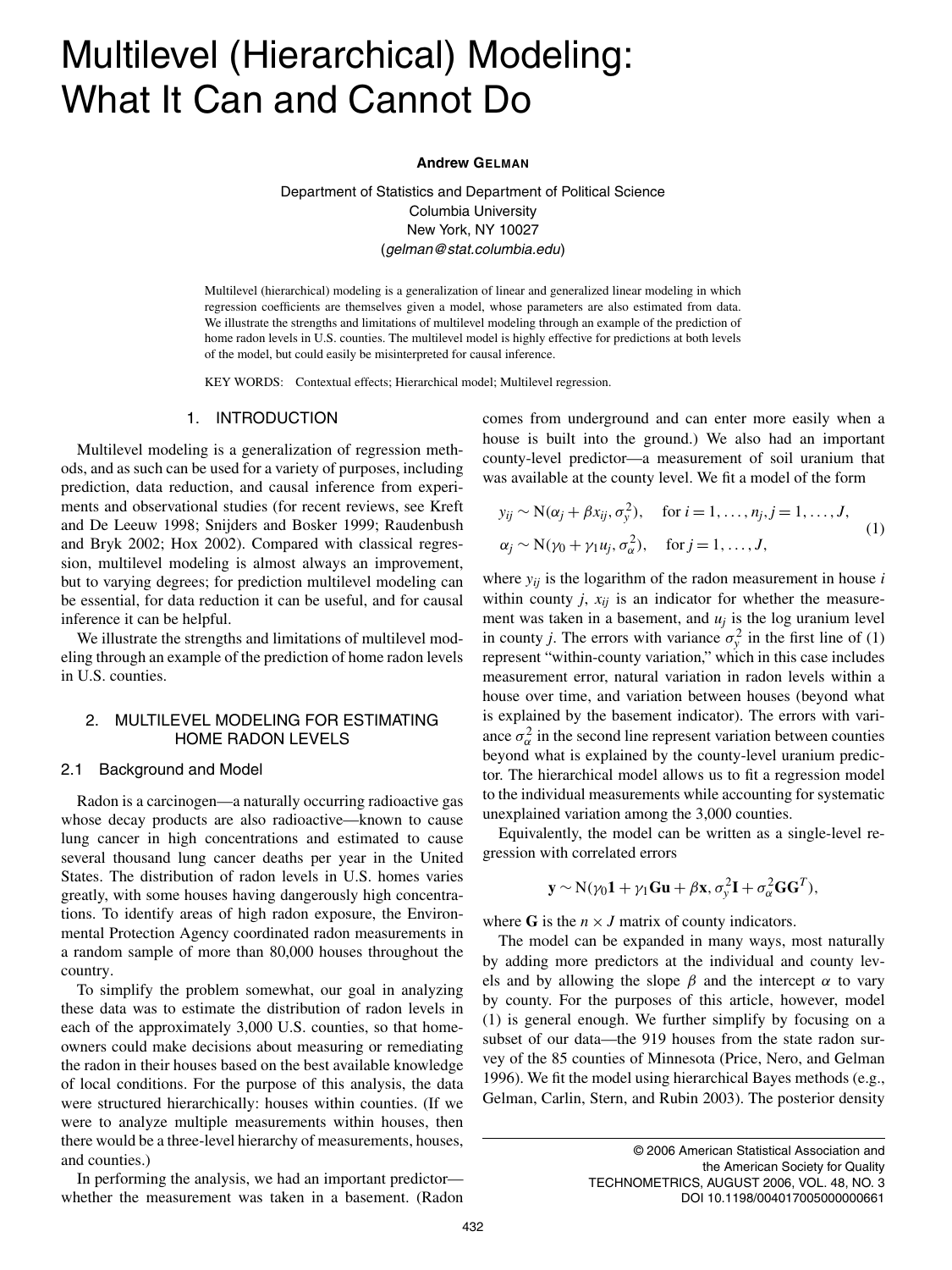is simply,

 $p(\alpha, \beta, \gamma, \sigma_{v}, \sigma_{\alpha} | \mathbf{y}, \mathbf{x}, \mathbf{u})$ 

$$
\propto \prod_{j=1}^{J} \prod_{i=1}^{n_j} \mathbf{N}(y_{ij}|\alpha_j + \beta x_{ij}, \sigma_j^2) \prod_{j=1}^{J} \mathbf{N}(\alpha_j|\gamma_0 + \gamma_1 u_j, \sigma_\alpha^2), \quad (2)
$$

where  $N(\cdot|M, S^2)$  represents the normal density function with mean  $M$  and standard deviation  $S$  and assuming a uniform prior distribution on  $\gamma$ ,  $\sigma_y$ , and  $\sigma_\alpha$ , which is reasonable given that the number of counties,  $J$ , is large (Gelman 2006).

#### Data Reduction: Estimating Associations  $2.2$

Figure 1 displays the estimated multilevel model for a selection of 8 of the 85 counties in Minnesota, along with the completely pooled and unpooled regression line for each county. (The completely pooled line is  $y = \alpha + \beta x$ , with a common line for all counties, and the unpooled lines are  $y = \alpha_i + \beta x$ , with the 85  $\alpha_i$ 's estimated by least squares.)

Compared with the two classical estimates (no pooling and complete pooling), the inferences from the multilevel models are more reasonable. At one extreme, the complete-pooling method gives identical estimates for all counties, which is particularly inappropriate for this application, whose goal is to identify the locations in which residents are at high risk of radon. At the other extreme, the no-pooling model overfits the data; for example, it gave an implausibly high estimate of the average radon levels in Lac Qui Parle County, in which only two observations were available.

Although the specific assumptions of model (1) could be questioned or improved, it would be difficult to argue against the use of multilevel modeling for the purpose of estimating radon levels within counties.

Another advantage of multilevel modeling for this application is that it allows us to study the relation of the county parameters to county-level predictors-in this case, the uranium measurement, as displayed in Figure 2. It would be possible



Figure 2. Estimated County Coefficients  $\alpha_j$  ( $\pm$ 1 standard error) Plotted versus County-Level Log Uranium Measurement u<sub>i</sub>, Along With the Estimated Multilevel Regression Line  $\alpha = \gamma_0 + \gamma_1 u$ . The county coefficients roughly follow the line but not exactly; the deviation of the coefficients from the line is captured in  $\sigma_{\alpha}$ , the standard deviation of the errors in the county-level regression.

to estimate this second-level relation using classical regression, first fitting the no-pooling model to estimate the  $\alpha_i$ 's and then fitting county-level regression to the  $\hat{\alpha}_i$ 's. The multilevel model has the appeal of fitting the two levels together and actually can be implemented using a Gibbs sampler alternating between the data-level and county-level regression steps. So the point here is not whether the estimates are identified as "multilevel," but whether they take into account the estimation uncertainty of the  $\alpha_i$ 's, as is done in Figure 1 by shrinking toward the completepooling estimate.

# 2.3 Prediction

Perhaps the clearest advantage of multilevel models comes in prediction. In our example we can predict the radon levels for new houses in an existing county or a new county. (Because we actually have data on all 85 counties in Minnesota, that would be a new county in a neighboring state.)



Figure 1. Multilevel (partial pooling) Regression Lines  $y = a_j + \beta x$  Fit to Radon Data From Minnesota, Displayed for Eight Counties j With a Range of Sample Sizes. Light-colored dotted and solid lines show the complete-pooling and no-pooling estimates. The x-positions of the points are jittered slightly to improve visibility.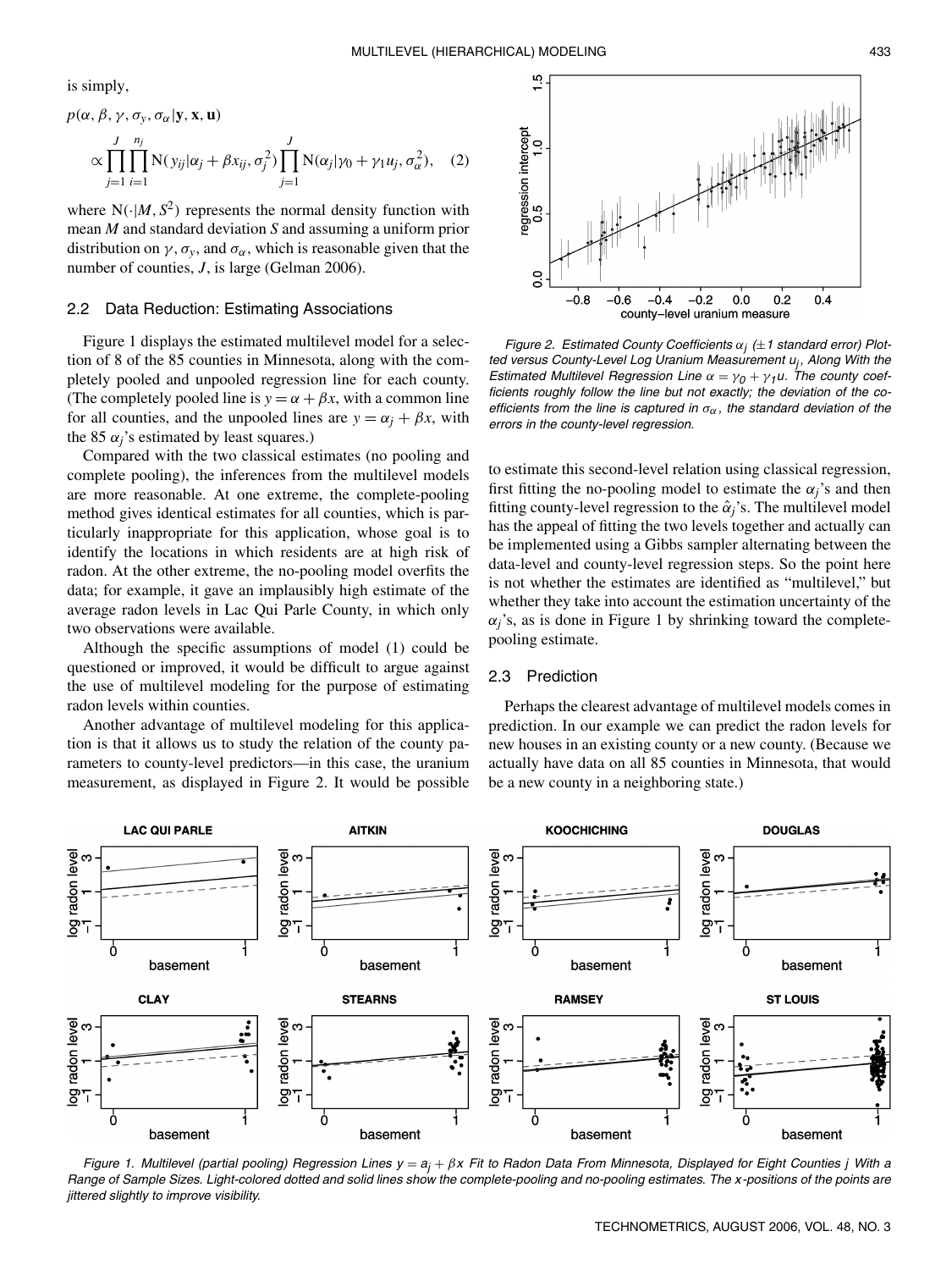We can use cross-validation to formally demonstrate the benefits of multilevel modeling. We perform two cross-validation tests: first removing single data points and checking the prediction from the model fit to the rest of the data, then removing single counties and performing the same procedure. For each cross-validation step, we compare complete-pooling, nopooling, and multilevel estimates. Other cross-validation tests for this example were performed by Price et al. (1996).

When removing individual data points and refitting each model, the root mean squared cross-validation prediction errors are .84 for complete pooling, .86 for no pooling, and .79 for multilevel modeling. (In making this comparison, we exclude measurements that, when removed, make the no-pooling model impossible to fit. See Fig. 1, for example; if either of the houses in Lac Qui Parle County or the no-basement house in Aitkin County were removed, then it would not be possible to estimate the regression slope from that county's data alone.)

When removing entire counties one at a time, we summarize by the errors of the predicted county mean responses (given the county-level uranium and the basement information for the houses in the excluded county). The root mean squared predictive errors at the county level are .50 for complete pooling and .40 for multilevel modeling. (Cross-validation cannot be performed at the county level for the no-pooling model because it is does not allow estimation of a county's radon level using data from other counties.)

The multilevel model gives more accurate predictions than the no-pooling and complete-pooling regressions, especially when predicting group averages.

#### **Causal Inference**  $24$

We now consider our model as an observational study of the effect of basements on home radon levels. The study includes houses with and without basements throughout Minnesota. The proportion of homes with basements varies by county (see Fig. 1), but a regression model should address that lack of balance by estimating county and basement effects separately. (As noted earlier, we set aside the possibility that basement effects might vary by county.) The estimated coefficient  $\beta$  in model (1) is .67 (with a standard error of .06), implying that within any given county, houses with basements have typical radon levels  $exp(.67) = 2.0$  times higher than houses without basements. (Measurements are made in the lowest living area of the house. The "basement effect" on living-area radon levels thus includes differences between houses explainable by having a basement, as well as differing radon concentrations among levels of a particular house. For our purposes here, we combine these effects.)

So far, so good. However, a complication arises if we consider the possibility of correlation between the individual-level predictor, x, and the county-level error,  $\alpha_j - \gamma_0 - \gamma_1 u_j$  (see, e.g., Woolridge 2001 for a discussion of this sort of correlation in multilevel models). By simply multiplying the likelihood and prior densities in (1), the posterior density (2) implicitly assumes that the county errors are independent of  $x$ . We can allow for possible correlation by including  $\bar{x}_i$ , the average of x within county  $j$  (i.e., the proportion of basements in the houses in county  $j$  in the dataset) into the group-level regression,

$$
\alpha_i \sim N(\gamma_0 + \gamma_1 u_i + \gamma_2 \bar{x}_i, \sigma_\alpha^2)
$$
, for  $j = 1, ..., J$ .

The new group-level coefficient  $\gamma_2$  is estimated at -.39 (with standard error .20), implying that, all other things being equal, counties with more basements tend to have lower baseline radon levels. For the radon problem, the county-level basement proportion is difficult to interpret directly as a predictor, and we consider it a proxy for underlying variables (e.g., the type of soil prevalent in the county).

In other settings, especially in social science, individual averages used as group-level predictors are often interpreted as "contextual effects." For example, the presence of more basements in a county would somehow have a radon-lowering effect. This makes no sense here, but it serves as a warning that, with identical data of a social nature (e.g., consider substituting "income" for "radon level" and "ethnic minority" for "basement" in our study), it would be easy to leap to a misleading conclusion and find contextual effects where none necessarily exist.

This is related to the "ecological fallacy" studied in geography (see Wakefield 2003 for a recent review with many references), in which group-level correlations can be mistakenly attributed to individual-level causes, but our setting is slightly different in that both individual- and group-level data are available. The available data are modeled correctly but the group-level coefficient  $\gamma_2$  can be misinterpreted causally. This is related to the problem in meta-analysis that between-study variation is typically observational even if individual studies are randomized experiments (see Rubin 1989; Gelman, Stevens, and Chan 2003).

## 3. DISCUSSION

Multilevel modeling is an increasingly popular approach to modeling hierarchically structured data, outperforming classical regression in predictive accuracy. This is no surprise, given that multilevel modeling includes least squares regression as a special case. One intriguing feature of multilevel models is their ability to separately estimate the predictive effects of an individual predictor and its group-level mean, which are sometimes interpreted as "direct" and "contextual" effects of the predictor. As we have illustrated in this article, these effects cannot necessarily be interpreted causally for observational data, even if these data are a random sample from the population of interest. Our analysis arose in a real research problem (Price et al. 1996) and is not a "trick" example. The houses in the study were sampled at random from Minnesota counties, and there were no problems of selection bias.

### **ACKNOWLEDGMENTS**

The authors thank Phillip Price for collaboration with the radon example, Jan de Leeuw and a reviewer for helpful comments, and the National Science Foundation for financial support.

[Received June 2005. Revised September 2005.]

## **REFERENCES**

- Gelman, A. (2006), "Prior Distributions for Variance Parameters in Hierarchical Models," Bayesian Analysis, to appear.
- Gelman, A., Carlin, J. B., Stern, H. S., and Rubin, D. B. (2003), Bayesian Data Analysis (2nd ed.), London: CRC Press.